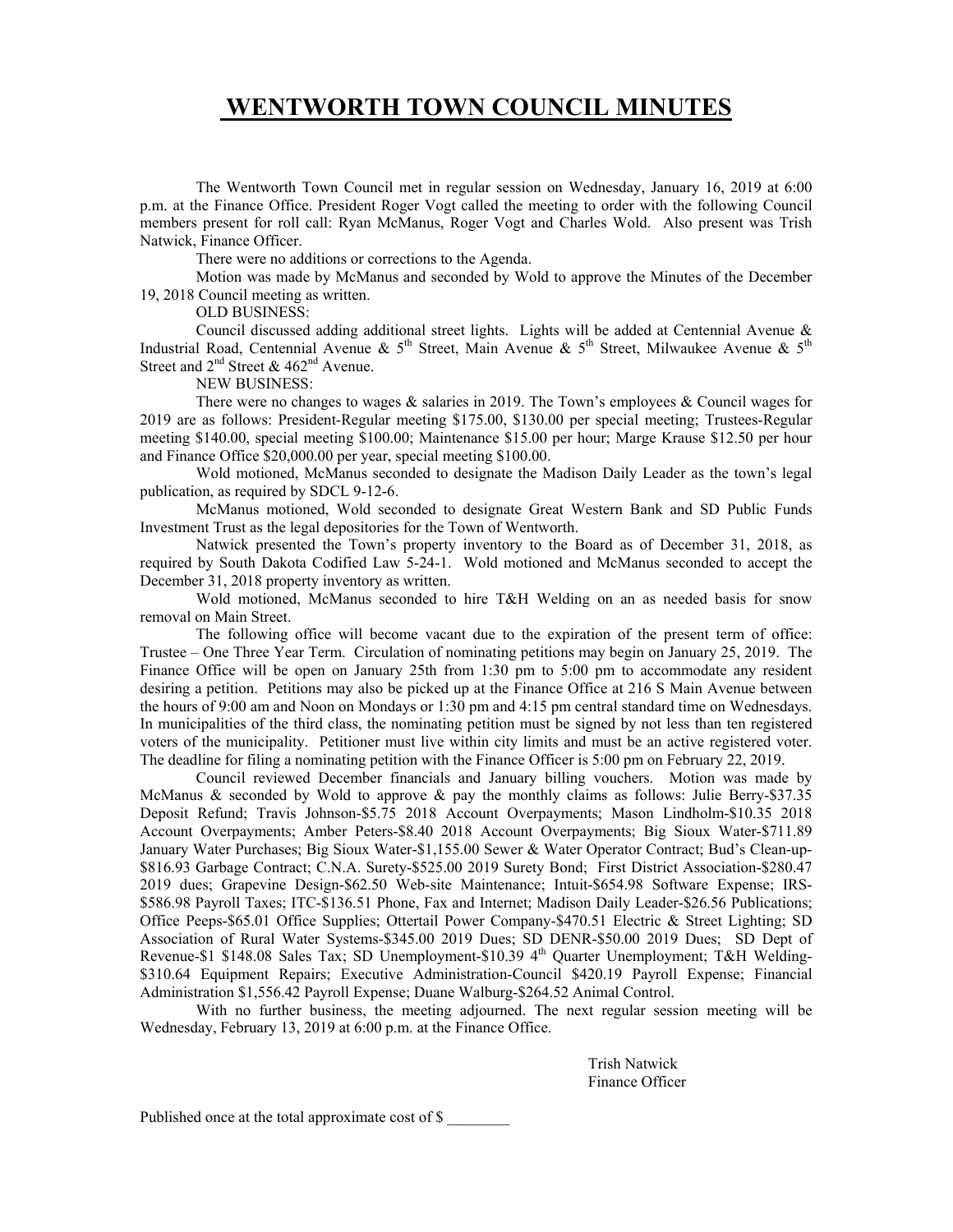The Wentworth Town Council met in regular session on Wednesday, February 13, 2019 at 6:00 p.m. at the Finance Office. President Roger Vogt called the meeting to order with the following Council members present for roll call: Ryan McManus, Roger Vogt and Charles Wold. Also present was Trish Natwick, Finance Officer.

There were no additions or corrections to the Agenda.

 Motion was made by McManus and seconded by Wold to approve the Minutes of the January 16, 2019 Council meeting as written.

OLD BUSINESS:

None

NEW BUSINESS:

 Council discussed snow removal. Residents are requested to move their vehicles off the streets whenever there is two or more inches of snow, until streets have been plowed.

The council will meet as the Local Board of Equalization to review tax assessments at 6:00 PM on Monday, March 18, 2019. Notice of the meeting will be published in the Madison Daily Leader and posted on the City Office door.

Council reviewed January financials and February billing vouchers. Motion was made by Wold  $\&$  seconded by McManus to approve  $\&$  pay the monthly claims as follows: Big Sioux Water-\$1,113.54 February Water Purchases; Big Sioux Water- \$1,155.00 Sewer & Water Operator Contract; Bud's Clean-up-\$816.93 Garbage Contract; Deluxe Checks-\$403.03 Office Supplies; IRS-\$743.40 Payroll Taxes; ITC-\$136.80 Phone, Fax and Internet; Johnson Bros. Excavation-\$1,497.42 Water Expense; Madison Daily Leader-\$65.30 Publications; Mike Tammen-\$43.45 Refund Overpayment; Office Peeps-\$48.95 Office Supplies; Ottertail Power Company-\$478.61 Electric & Street Lighting; Postmaster-\$55.00 Office Supplies; SD One Call-\$1.12 Locate Fees; T&H Welding-\$1,774.65 Equip. Repairs; Executive Administration Council-\$607.19 Salaries & Wages; Financial Administration-\$1,603.58 Salaries & Wages; Terry Reck-\$600.21 Snow Removal; Duane Walburg-\$264.09 Animal Control.

With no further business, the meeting adjourned. The next regular session meeting will be Wednesday, March 13, 2019 at 6:00 p.m. at the Finance Office.

> Trish Natwick Finance Officer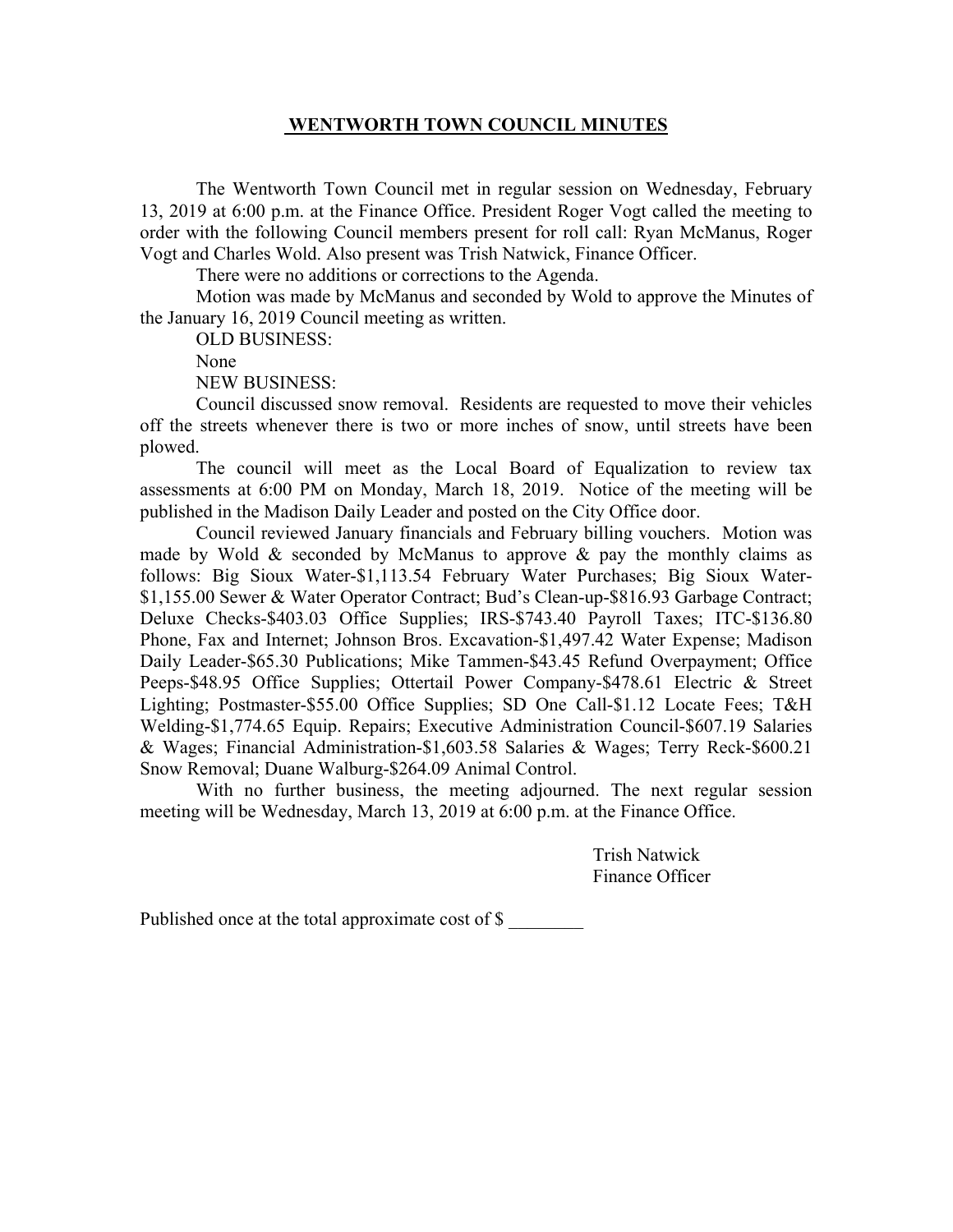The Wentworth Town Council met in regular session on Monday, March 18, 2019 at 6:00 p.m. at the Finance Office. President Roger Vogt called the meeting to order with the following Council members present for roll call: Ryan McManus, Roger Vogt & Charles Wold. Also present was Trish Natwick, Finance Officer.

There were no additions or corrections to the Agenda.

 Motion was made by McManus and seconded by Wold to approve the Minutes of the February 13, 2019 Council meeting as written.

OLD BUSINESS:

None

NEW BUSINESS:

 Ryan McManus filed a nominating petition for the Office of Trustee vacancy. No other petitions were filed.

 Due to a conflict in scheduling with a council member, council meetings have been changed to 6:00 p.m. on the first Monday after the  $10^{th}$ of the month.

Wold motioned and McManus seconded to approve the 2018 Legislative Audit Annual Report as presented by Natwick.

Council reviewed February financials and March billing vouchers. Motion was made by Wold  $\&$  seconded by McManus to approve  $\&$  pay the monthly claims as follows: Big Sioux Water-\$603.86 March Water Purchases; Big Sioux Water-\$1,155.00 Sewer & Water Operator Contract; Bud's Clean-up-\$816.93 Garbage Contract; F&M Coop-\$234.86 Fuel Expense; IRS-\$821.46 Payroll Taxes; ITC-\$136.91 Phone, Fax and Internet; Kibble Equipment-\$262.20 Equipment Repairs; Madison Daily Leader- \$24.24 Publications; Ottertail Power Company-\$580.58 Electric & Street Lighting; SD Dept of Revenue-\$154.84 Sales Tax Expense; T&H Welding- \$2,491.15 Equipment Repairs; Executive Administration Council-\$794.21 Salaries & Wages; Financial Administration-\$1,672.40 Salaries & Wages; Terry Reck-\$766.22 Snow Removal; Duane Walburg-\$262.42 Animal Control.

With no further business, the meeting adjourned. The next regular session meeting will be Monday, April 15, 2019 at 6:00 p.m. at the Finance Office.

> Trish Natwick Finance Officer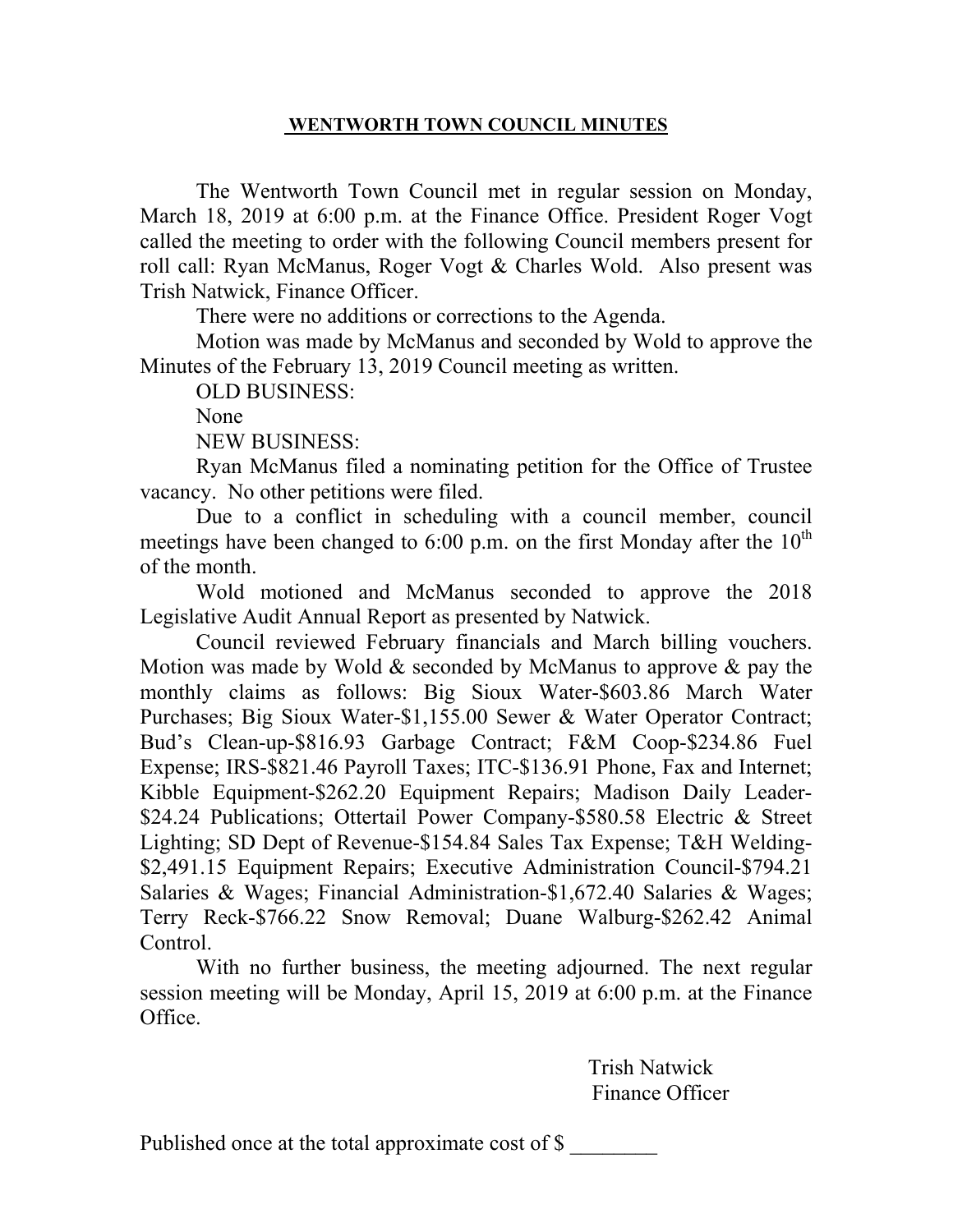The Wentworth Town Council met in regular session on Monday, April 15, 2019 at 6:00 p.m. at the Finance Office. President Roger Vogt called the meeting to order with the following Council members present for roll call: Ryan McManus, Roger Vogt & Charles Wold. Also present was Trish Natwick, Finance Officer.

There were no additions or corrections to the Agenda.

 Motion was made by McManus and seconded by Wold to approve the Minutes of the March 18, 2019 Council meeting as written.

OLD BUSINESS:

None

NEW BUSINESS:

Per Ordinance 2005-02, from April  $1<sup>st</sup>$  to November  $1<sup>st</sup>$ , residents are not allowed to discharge sump pumps into the city sewer system. Violators will be subject to fines of up to \$200 per day and/or 30 days in jail.

The SD Department of Environment & Natural Resources has awarded the Town of Wentworth the "2018 Operation and Maintenance Award" for its wastewater treatment facility. This award is based on the most recent inspection findings conducted by the DENR, facility performance, and the facility's reporting requirements during the 2018 calendar year.

Wold motioned and McManus seconded to renew the 2019 Agreement for Mosquito Control with the City of Colman.

 Building permits are required for all new construction, additions, alterations, sheds, fences, etc. Permits must be approved by Council and are available at the finance office or online at www.wentworthsd.com. Permit fees are \$10.00.

2018-2019 golf cart permits will expire on May 31, 2019. 2019-2020 permits will be available in mid-May. Permit fee is \$20.00. Owner must hold a valid driver's license and attach proof of insurance to the application. Applications may be picked up at the finance office or downloaded at www.wentworthsd.com.

Council discussed flooding, street repairs and water & sewer repairs and maintenance. Wold will obtain bids for the necessary repairs.

Council reviewed March financials and April billing vouchers. Motion was made by McManus  $\&$  seconded by Wold to approve  $\&$  pay the monthly claims as follows: Big Sioux Water-\$831.00 April Water Purchases; Big Sioux Water-\$1,155.00 Sewer & Water Operator Contract; Big Sioux Water-\$143.78 Water Supplies; Bud's Clean-up-\$816.93 Garbage Contract; City of Sioux Falls-\$43.50 Water Testing; Grapevine Design-\$262.50 Web-site Expense; IRS-\$785.70 Payroll Taxes; ITC-\$136.37 Phone, Fax and Internet; Madison Daily Leader-\$52.88 Publications; Ottertail Power Company-\$472.09 Electric & Street Lighting; SD One Call-\$3.15 Locate Fees; SD UE Division-\$34.94  $1<sup>st</sup>$  Qtr Unemployment Tax; Executive Administration Council-\$724.95 Salaries & Wages; Financial Administration-\$1,730.12 Salaries & Wages; Terry Reck-\$526.10 Snow Removal; Duane Walburg-\$265.77 Animal Control.

With no further business, the meeting adjourned. The next regular session meeting will be Monday, May 13, 2019 at 6:00 p.m. at the Finance Office.

> Trish Natwick Finance Officer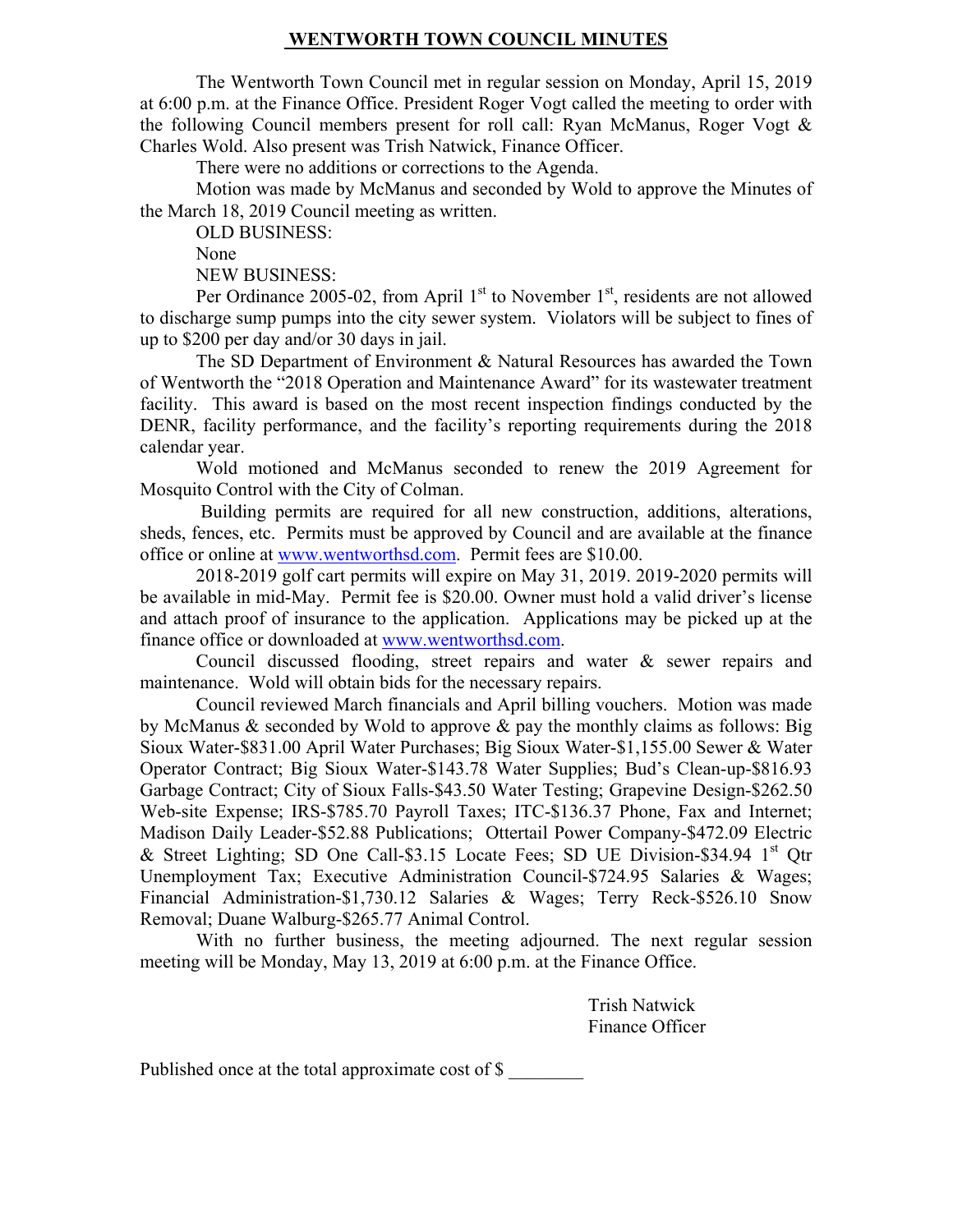The Wentworth Town Council met in regular session on Tuesday, June 18, 2019 at 6:15 p.m. at the Finance Office. President Roger Vogt called the meeting to order with the following Council members present for roll call: Roger Vogt, Charles Wold and Ryan McManus. Also present was Bryon & Jackie Conway & Trish Natwick, Finance Officer.

There were no additions or corrections to the Agenda.

 Motion was made by Wold and seconded by McManus to approve the Minutes of the May 13, 2019 Council meeting as written.

OLD BUSINESS:

None

NEW BUSINESS:

Council discussed additional street repairs needed. Wold will obtain bids.

Council reviewed May financials & June billing vouchers. Motion was made by McManus & seconded by Wold to approve & pay the monthly claims as follows: Big Sioux Water-\$819.92 Water Purchases; Big Sioux Water-\$1,155.00 Sewer & Water Operator Contract; Bud's Clean-up-\$816.93 Garbage Contract; Go Daddy-\$182.13 Web-site Expense; IRS-\$637.00 Payroll Taxes; ITC-\$136.31 Phone, Fax and Internet; Jay Van Liere-\$332.81 Street Repairs; Lewis Drug-\$42.39 Park Expense; Madison Daily Leader-\$394.35 Publications; Madison Nursery & Floral-\$20.82 Park Expense; Office Peeps-\$53.87 Office Expense; Ottertail Power Company-\$518.44 Electric & Street Lighting; Porta Pros-\$227.00 Park Expense; Quill Corp.- \$103.83 Office Expense; Roto Rooter-\$1,925.00 Sewer Expense; SD DENR-\$60.00 Water Expense; SD One Call-\$2.24 Locate Fees; Stan Houston Equipment-\$1,816.30 Sewer & Street Expense; Executive Administration Council-\$662.62 Salaries & Wages; Financial Administration-\$1,706.10 Salaries & Wages; Duane Walburg-\$263.25 Animal Control.

With no further business, the meeting adjourned. The next regular session meeting will be Monday, July 15, 2019 at 6:00 p.m. at the Finance Office.

> Trish Natwick Finance Officer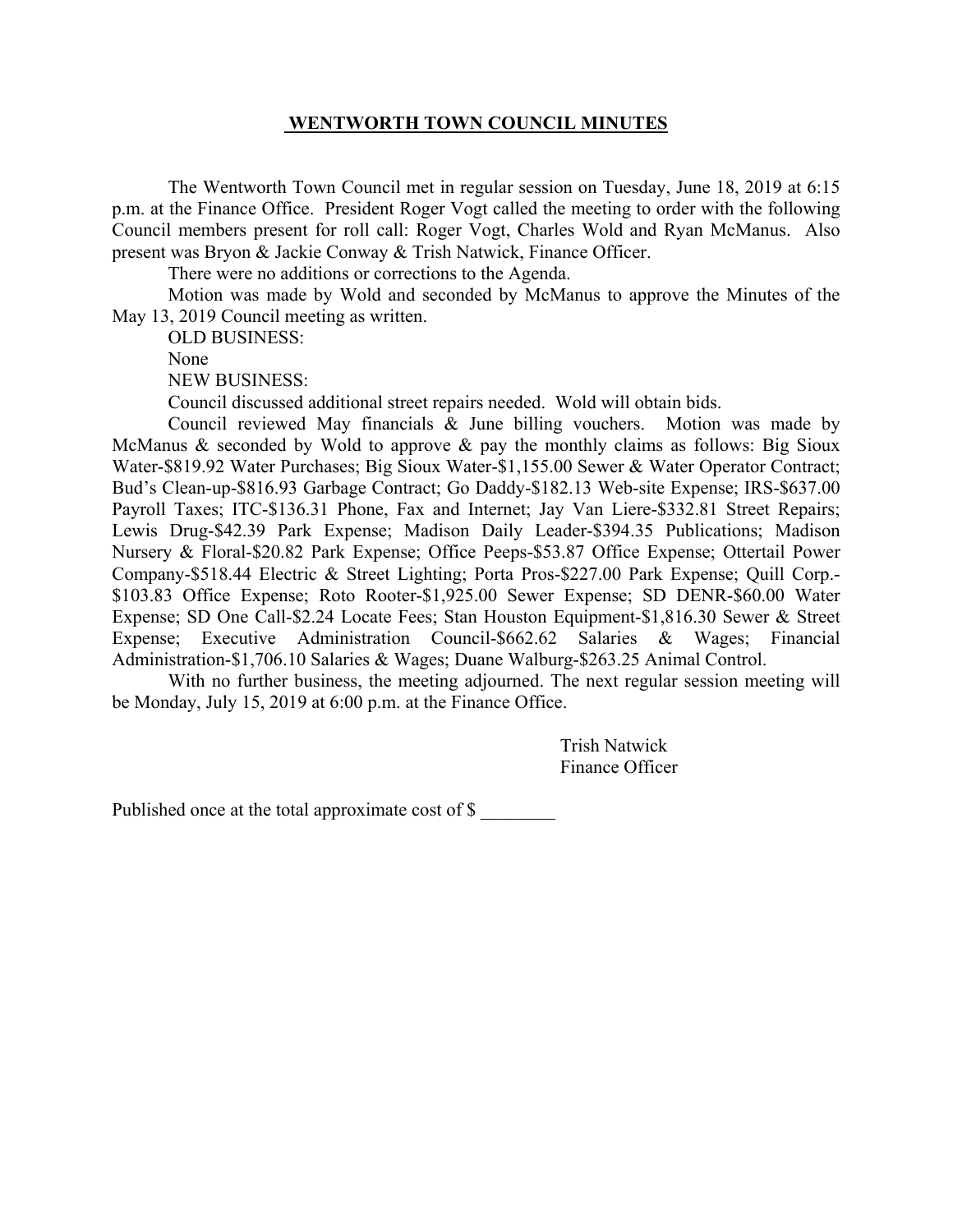The Wentworth Town Council met in regular session on Tuesday, July 16, 2019 at 6:00 p.m. at the Finance Office. President Roger Vogt called the meeting to order with the following Council members present for roll call: Ryan McManus, Roger Vogt and Charles Wold. Also present was Russell Jans, Robin Burndrett, Byron Conway, Jackie Conway & Trish Natwick, Finance Officer.

There were no additions or corrections to the Agenda.

 Motion was made by McManus and seconded by Wold to approve the Minutes of the June 18, 2019 Council meeting as written.

OLD BUSINESS:

None

NEW BUSINESS:

Russell Jans & Robin Burndrett appeared before Council to discuss sewer billings, culverts, trees, shrubs and improvements to their property.

Wold discussed golf cart permits. 2018-2019 permits expired May 31, 2019. All golf cart owners driving on public roads are required to obtain a permit & 2019-2020 license sticker. The fee is \$20.00. Owners must provide proof of insurance. Applications can be downloaded on our web-site or picked up at the Finance Office.

Natwick informed Council that the Town of Wentworth was awarded a West Nile Grant in the amount of \$1,097.00.

Council reviewed June financials & July billing vouchers. Motion was made by Wold  $\&$ seconded by McManus to approve & pay the monthly claims as follows: Big Sioux Water- \$1,035.98 July Water Purchases; Big Sioux Water-\$1,155.00 Sewer & Water Operator Contract; Bruna Electric-\$1,789.75 Community Barn Expense; Bud's Clean-up-\$816.93 Garbage Contract; Campbell Supply-\$43.48 Park Expense; City of Colman-\$1,117.20 West Nile Expense; IRS-\$658.90 Payroll Taxes; ITC-\$137.86 Phone, Fax and Internet; Kibble Equipment- \$96.93 Equipment Expense; Lewis Drug-\$16.49 Building Supplies; Madison Daily Leader- \$22.25 Publication Expense; Ottertail Power Company-\$487.74 Electric & Street Lighting; Porta Pros-\$969.00 4<sup>th</sup> of July & Park Expense; US Post Office-\$55.00 Postage Expense; Roger Vogt-\$58.08 Promotion of the City Expense; SD Dept of Revenue-\$147.57 Sales Tax; SD One Call-\$2.24 Locate Fees; SD Public Health Lab-\$789.00 Water Services & Fees; SD RE Division-\$28.63 Payroll Taxes; Stan Houston Equipment-\$538.50 Street Repairs; Wayne's Repair-\$14.00 Equipment Repairs; Executive Administration Council-\$731.87 Salaries & Wages; Financial Administration-\$1,698.73 Salaries & Wages; Duane Walburg-\$262.84 Animal Control.

 With no further business, the meeting adjourned. The next regular session meeting will be Monday, August 12, 2019 at 6:00 p.m. at the Finance Office.

> Trish Natwick Finance Officer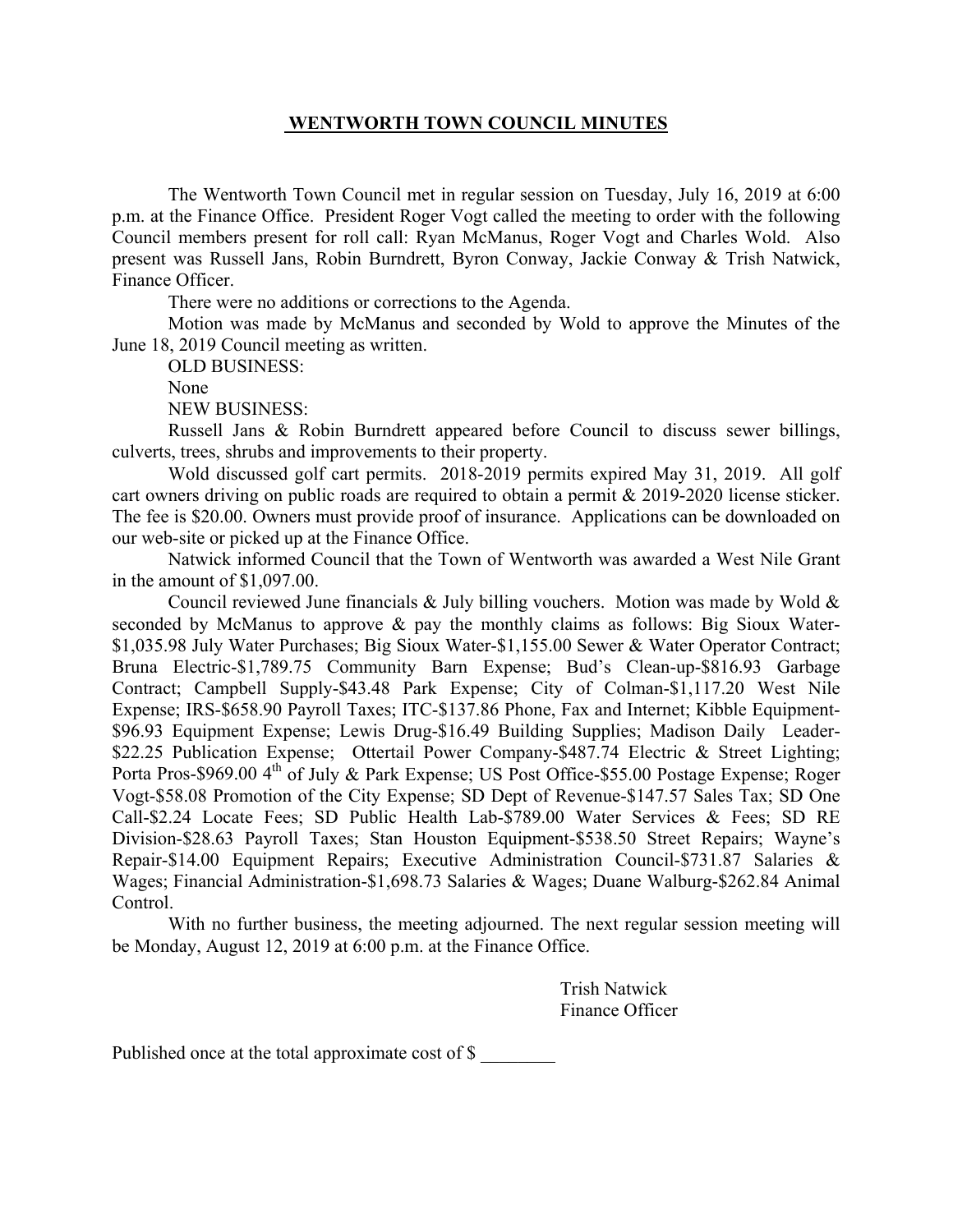The Wentworth Town Council met in regular session on Monday, August 12, 2019 at 6:00 p.m. at the Finance Office. President Roger Vogt called the meeting to order with the following Council members present for roll call: Ryan McManus, Roger Vogt and Charles Wold. Also present was Ken McGhinnis and Trish Natwick, Finance Officer.

There were no additions or corrections to the Agenda.

Motion was made by Wold and seconded by McManus to approve the Minutes of the July 16, 2019 Council meeting as written.

OLD BUSINESS:

None

NEW BUSINESS

Council & Natwick reviewed budget figures to complete the 2020 budget appropriation ordinance.

Council reviewed July financials & August billing vouchers. Motion was made by McManus  $&$  seconded by Wold to approve  $&$  pay the monthly claims as follows: Big Sioux Community Water System-\$833.77 August Water Purchases; Big Sioux Community Water System-\$1,155.00 Sewer & Water Operator Contract; Bud's Clean-up-\$816.93 Garbage Contract; BX Civil & Construction, Inc.-\$4,617.20 Street Expense; City of Colman-\$1,340.64 West Nile Spraying; City of Sioux Falls-\$43.50 Water Expense; Grapevine Design-\$175.00 Web-site Maintenance Fees; IRS-\$649.34 Payroll Taxes; ITC-\$137.58 Phone, Fax and Internet; Kibble Equipment-\$63.95 Park Equipment Repairs; Leibel Law Firm- \$264.00 Legal Fees; Madison Daily Leader-\$30.22 Publications; Ottertail Power Company-\$496.53 Electric & Street Lighting; Porta Pros-\$202.00 Park Expense; Quill-\$81.98 Office Supplies; SD One Call-\$1.12 Locate Fees; SD Public Health Labs-\$224.00 Water Expense; Executive Administration Council-\$711.10 Salaries & Wages; Financial Administration-\$1,707.36 Salaries & Wages; Duane Walburg- \$264.51 Animal Control.

 With no further business, the meeting adjourned. The next regular session meeting will be Monday, September 16, 2019 at 6:00 p.m. at the Finance Office.

> Trish Natwick Finance Officer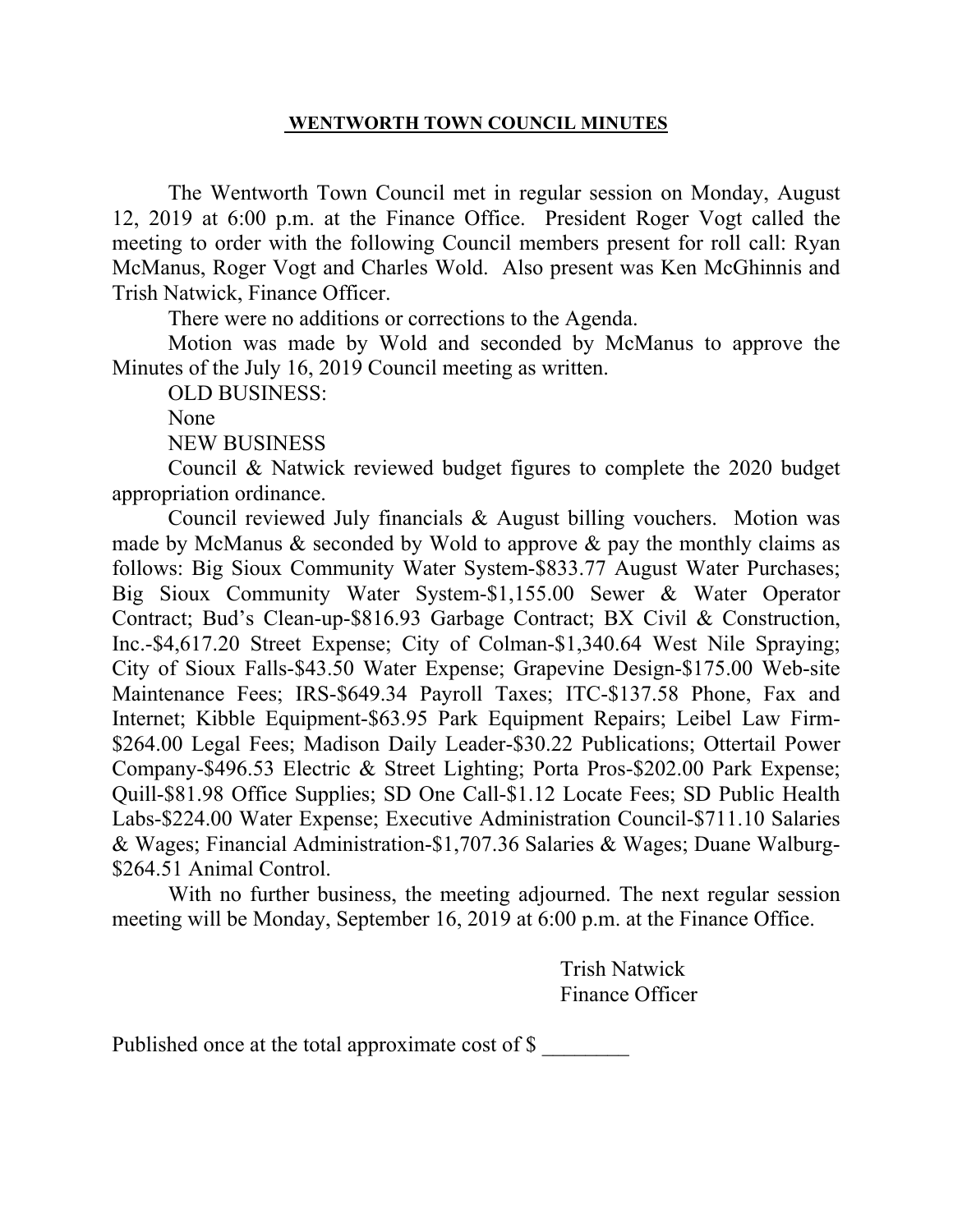The Wentworth Town Council met in regular session on Monday, October 21, 2019 at 6:00 p.m. at the Finance Office. President Roger Vogt called the meeting to order with the following Council members present for roll call: Ryan McManus, Charles Wold & Roger Vogt. Also present was Jeff Carruthers, Martin Jarrett, Ken McGhinnis and Trish Natwick, Finance Officer.

 ADDITIONS TO THE AGENDA: Representatives from Big Sioux Water were added to the Agenda.

 MINUTES: Motion was made by McManus and seconded by Wold to approve the Minutes of the September 30, 2019 Council meeting as written.

OLD BUSINESS:

None

NEW BUSINESS:

Building Permits: Ken McGhinnis appeared before Council requesting a building permit. McGhinnis presented a revised plan for the construction of efficiency apartments. Council denied the permit application.

Water Contract: Jeff Carruthers & Martin Jarrett discussed the renewal rates of the water utility contract between Big Sioux Water and the Town of Wentworth. Jarrett stated there had not been a rate increase in five years. There will be a 10% increase in 2020. McManus motioned and Wold seconded to approve the new contract.

Streets: Wold motioned & McManus seconded to hire Terry Reck for the 2019-2020 snow removal season. Wold stated a street light will be added at the west end of 4<sup>th</sup> Street.

Office Hours: Beginning November 1, 2019, winter office hours will be 1:30 to 4:30 Mondays and Wednesdays.

 Financials: Council reviewed September financials & October billing vouchers. Motion was made by Wold & seconded by McManus to approve & pay the monthly claims as follows: Big Sioux Water-\$731.28 Water Purchases; Big Sioux Water-\$1,155.00 Sewer & Water Operator Contract; Bud's Clean-up-\$816.93 Garbage Contract; City of Colman-\$446.88 West Nile Spraying; City of Sioux Falls-\$43.50 Water Testing; F&M Coop-\$1,005.60 Fuel Expense; Horizon Spraying-\$360.00 Lagoon Weed Control; IRS-\$683.96 Payroll Taxes; ITC-\$138.37 Phone, Fax and Internet; Leibel Law Firm-\$1,908.50 Legal Fees; Lewis Drug-\$55.00 Postage Expense; Madison Daily Leader-\$21.58 Publications; Office Peeps-\$50.70 Office Supplies; Ottertail Power Company-\$449.00 Electric & Street Lighting; Quill-\$114.98 Office Expense; Rainbow Midwest-\$130.00 Parks Expense; Reinicke Construction-\$2,700.00 Street Expense; SD Reemployment Division-\$25.24 Payroll Taxes; SD One Call-\$2.24 Locate Fees; Executive Administration Council-\$995.07 Salaries & Wages; Financial Administration-\$1,632.34 Salaries & Wages; Duane Walburg-\$263.67 Animal Control.

 With no further business, the meeting adjourned. The next regular session meeting will be Monday, November 18, 2019 at 6:00 p.m. at the Finance Office.

> Trish Natwick Finance Officer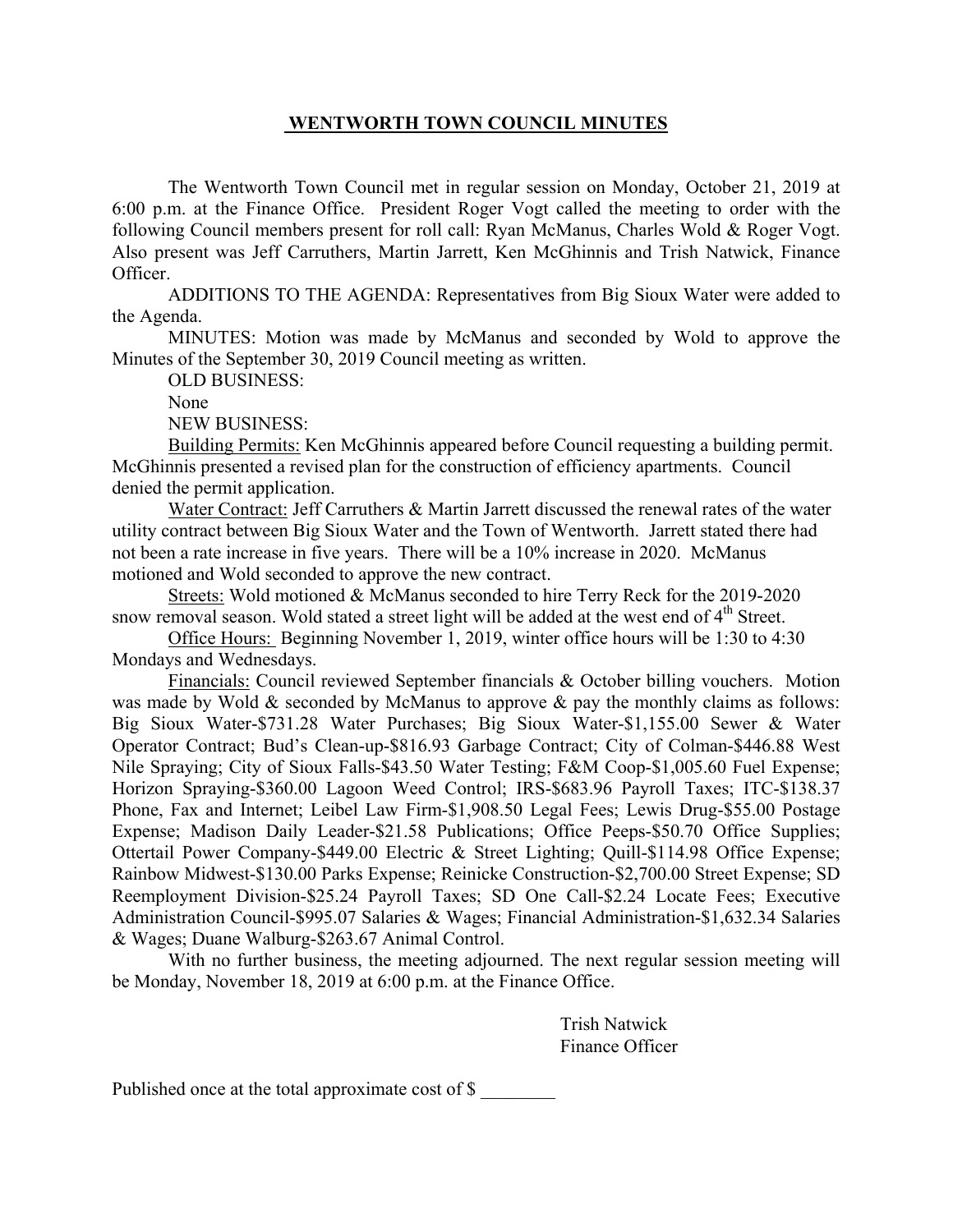The Wentworth Town Council met in regular session on Monday, November 18, 2019 at 6:00 p.m. at the Finance Office. President Roger Vogt called the meeting to order with the following Council members present for roll call: Ryan McManus, Charles Wold & Roger Vogt. Also present was Trish Natwick, Finance Officer.

There were no additions or corrections to the Agenda.

 Motion was made by Wold and seconded by McManus to approve the Minutes of the October 21, 2019 Council meeting as written.

OLD BUSINESS:

None

NEW BUSINESS

Council reviewed October financials & November billing vouchers. Motion was made by McManus  $\&$  seconded by Wold to approve  $\&$  pay the monthly claims as follows: Big Sioux Water-\$709.12 November Water Purchases; Big Sioux Water- \$1,155.00 Sewer & Water Operator Contract; Bud's Clean-up-\$816.93 Garbage Contract; F&M Coop-\$60.00 Tank Rentals; IRS-\$655.54 Payroll Taxes; ITC- \$138.55 Phone, Fax and Internet; Kundert-Williams Insurance-\$5,339.00 2020 Insurance Expense; Madison Daily Leader-\$136.80 Publications; Ottertail Power Company-\$291.48 Electric & Street Lighting; SD Dept of Revenue-\$147.63 Garbage Sales Tax; SD One Call-\$1.12 Locate Fees; Wayne's Repair-\$540.25 Equipment Repairs; Executive Administration Council-\$780.36 Salaries & Wages; Financial Administration-\$1,755.98 Salaries & Wages; Duane Walburg-\$263.26 Animal Control.

 With no further business, the meeting adjourned. The next regular session meeting will be Monday, December 16, 2019 at 6:00 p.m. at the Finance Office.

> Trish Natwick Finance Officer